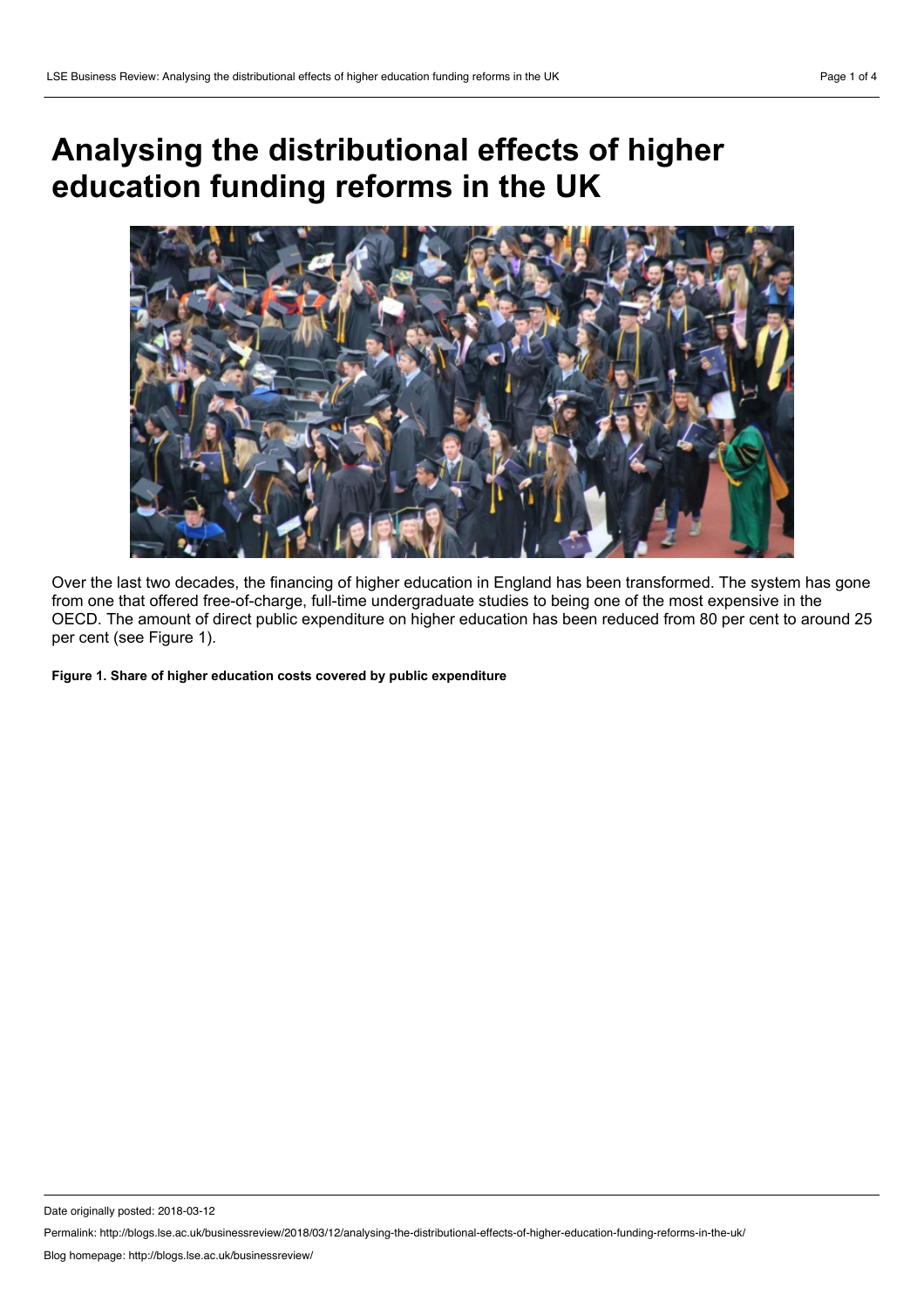

Notes: The graph shows the trends in the share of higher education costs, covered by public expenditure across different *countries. Source: OECD Indicators, 2013, 2014, 2015*

But the reforms were not straightforward. While – through three main reforms in 1998, 2006 and 2012 – tuition fees increased from zero to around £9,000 per year today, means-tested financial support also increased – which for some students meant a reduction in financing constraints to attend university. Moreover, the development of the student loan system meant that for many education was still 'free' at the time of entry and re-payable after earnings reached a certain threshold.

Despite the extent of these reforms, there is surprisingly little research that can shed light on their consequences. Our study aims to provide a comprehensive analysis of the educational and labour market consequences of these higher education reforms, focusing on their socio-economic distributional effects.

Until 1998, (full-time) undergraduate education in public universities in England was free of charge to students. But in response to the declining quality of university education and rising costs, the government reformed the funding of higher education. The initial reform introduced in 1998 was later updated in 2006 and 2012. The reforms had three components:

- First, the introduction of tuition fees initially means-tested at £1,000 per year, increasing to £3,000 per year in 2006 for all students and then eventually to £9,000 in 2012.
- Second, the introduction of a loan system that allowed students to borrow (annually) up to the fee amount.
- Finally, support to low-income students, including means-tested grants of up to £3,700 per year and meanstested loans of up to £5,000 per year.

Together these reforms aimed to shift the burden of higher education funding from the taxpayer to the beneficiaries – the students themselves.

Date originally posted: 2018-03-12

Permalink: http://blogs.lse.ac.uk/businessreview/2018/03/12/analysing-the-distributional-effects-of-higher-education-funding-reforms-in-the-uk/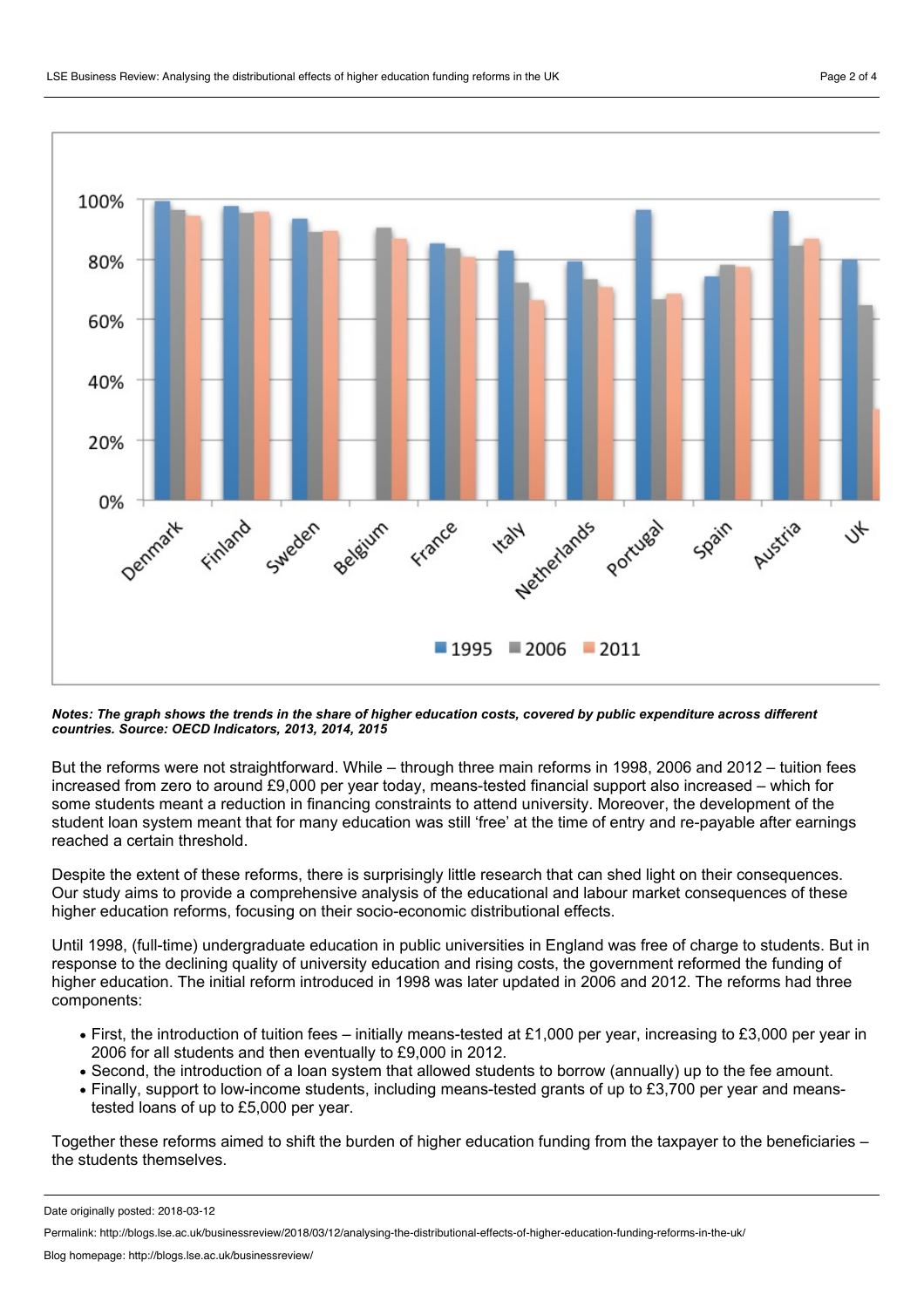Our research uses detailed longitudinal micro-data on all students in state schools in England (around 95 per cent) to evaluate the short- and long-run effects of the 2006 reform and the short-run effects of the 2012 reform. Following

several cohorts of young people from school, we can link the data to those entering university and then, eventually – for a sizeable subset of students – track them into the labour market.

We then analyse the impact on enrolment, as well as the effects on a number of other margins. For example, the reforms may have implications related to how students sort in higher education through the choice of institution, its location and programme of study, as well as behaviour when in university – such as dropout, repetition of years and programme switching.

Finally, we link the impact of the reforms to students' labour market outcomes, including their employment status, type of contract and earnings.

From a simple theoretical point of view, the predicted effects of higher education reforms on university participation and other outcomes are not entirely clear. For higher socio-economic groups, the absence of means-tested support suggests that there is an unambiguous increase in the cost of education.

But for medium and lower socio-economic groups, there is an ambiguous effect. Although all students were obliged to pay tuition fees, there was progressivity in upfront costs through increases in means-tested grants. Moreover, there was a release in financing constraints with access to additional loans and protection against personal bankruptcy due to student loans.

Overall, we find only very modest effects of reforms on students at both the 'intensive' and 'extensive' margins. Regarding the extensive – participation – margin, we find a reduction in the participation gap among those entering university from higher and lower socio-economic groups. There is a small decrease in participation (less than 1 per cent) in response to the reforms following the 2006 change in financing higher education and no significant effect of the 2012 change.

Moreover, the modest reductions are only present at the top of the income distribution, while the participation effect on students from medium andlower socio-economic groups is neutral or even slightly positive.

On the other outcomes, we continue to see only small effects. There is a reduction in the distance travelled, suggesting that students seem to compensate for increased tuition costs by reducing costs on other dimensions. Although students from less wealthy households are generally more likely to attend university closer to home, following the reforms they are actually more likely to move a little further away.

The effect on university choice and performance within university is quite mixed – improved completion rates among all students but also increased dropout rates for those from lower socio-economic backgrounds.

Finally, we observe marginally improved labour outcomes – in terms of employment status, type of contract and earnings – for those from higher-income households and marginally worse for those from lower-income households. These negative effects may point towards a differential sorting response into university by those from different wealth backgrounds. But again, all effects are economically small.

One key question is whether these reforms are *cost effective* in the longer run. Higher education is a risky investment and the loans to which students in England have access include some insurance. In particular, graduates repay tuition fees only once they have attained a predetermined income threshold. With respect to the 2006 and 2012 reforms, these stood at a threshold of around £15,000 and £21,000, respectively.

Moreover, any remaining debt would be written-off after 30 years. This suggests that some graduates will never be able to repay their loan in full. Although it is still too early to estimate the repayment rates for those affected by the 2012 reform, studies have projected that, under the 2012 regime, 73 per cent of graduates will not repay their debt in full within the repayment period, compared with only 32 per cent under the 2006 regime (Crawford and Jin, 2014).

Despite the potential repayment issue, a return to free higher education does not seem optimal with respect to equity. In fact, free higher education is likely to be regressive since more than 50 per cent of young people do not go to university, and those who do are disproportionately from high-income households.

Date originally posted: 2018-03-12

Permalink: http://blogs.lse.ac.uk/businessreview/2018/03/12/analysing-the-distributional-effects-of-higher-education-funding-reforms-in-the-uk/